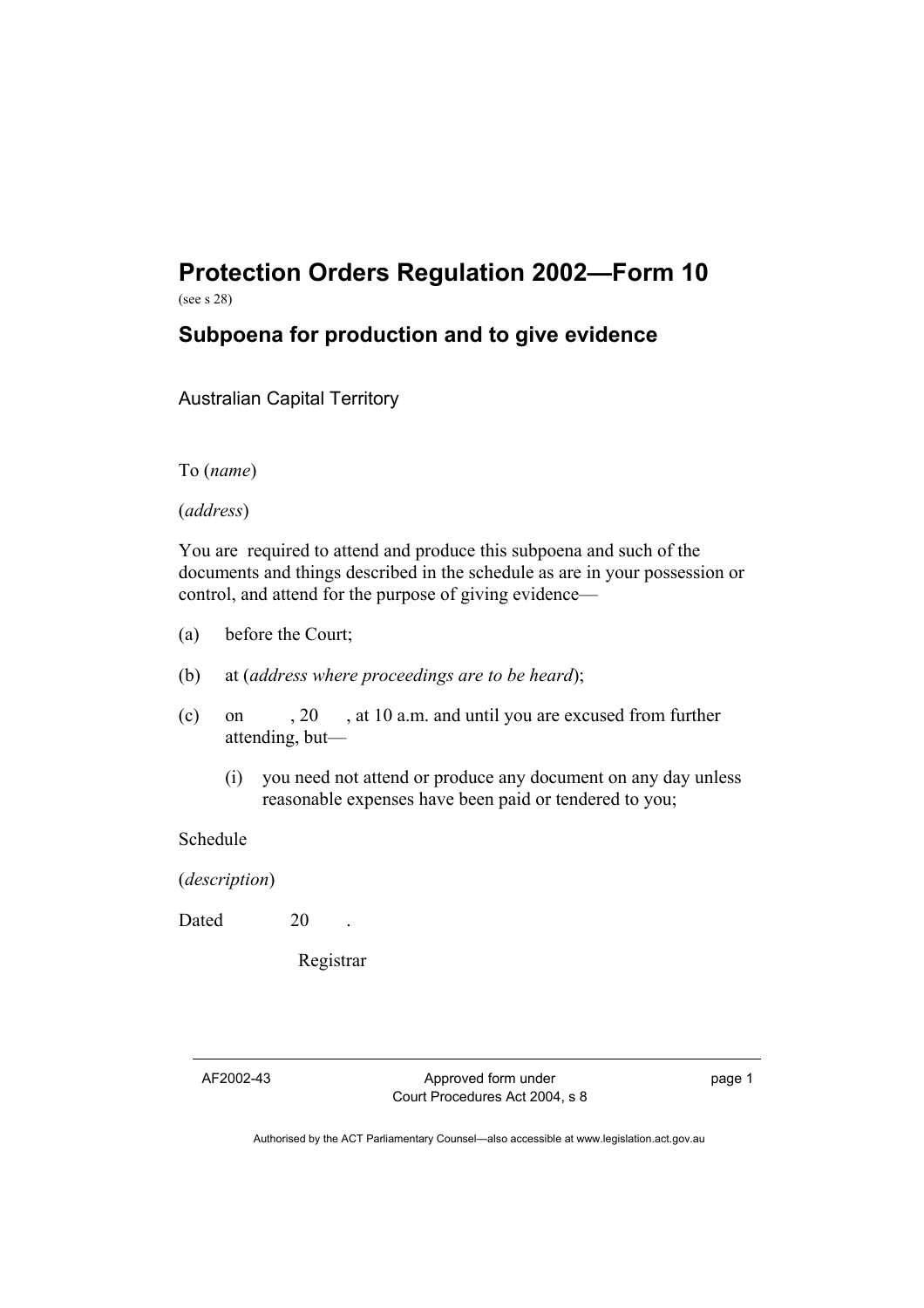Note: If you do not comply with this subpoena you may be arrested and brought before the Court.

Issued at the request of (*name, address and telephone number*), the applicant's legal practitioner (*or as the case may be*).

AF2002-43 Protection Orders Regulation 2002—Form 10 page 2

Authorised by the ACT Parliamentary Counsel—also accessible at www.legislation.act.gov.au